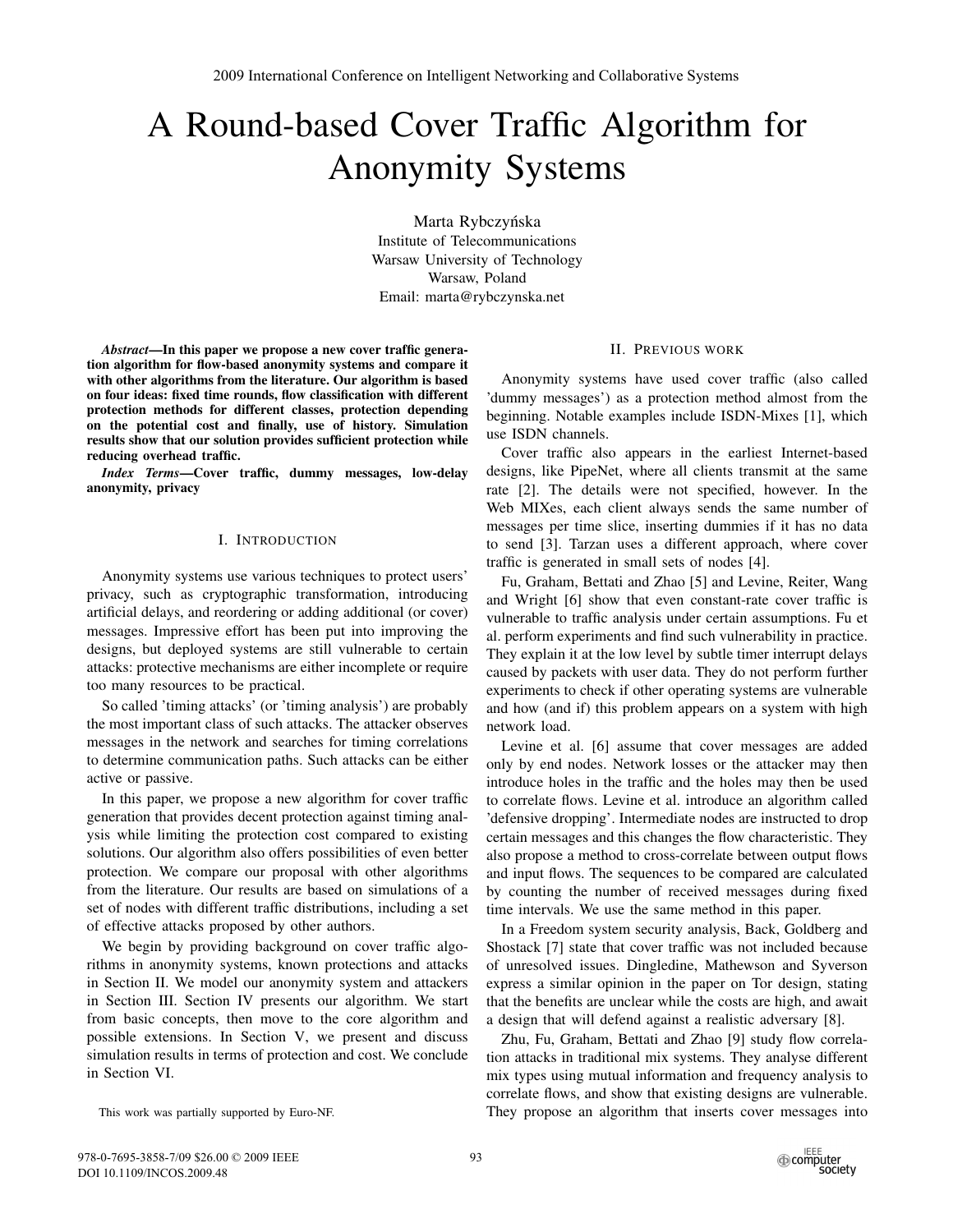all output flows of a node with exactly the same timing, but buffers received messages for a short time to limit the number of additional messages slightly.

Shmatikov and Wang [10] present an adaptive padding algorithm, where additional messages are inserted into statistically unlikely gaps in the flow. They use a traffic distribution from real-world traffic. As the authors note, the algorithm may provide less protection if the distribution is different from the assumed one. The authors mention the possibility of dynamically modifying the distribution, but they do not discuss this further.

Some studies have examined the methods the adversary may use. An interesting example is the work of Yu, Fu, Graham, Xuan and Zhao [11], who propose a signal watermarking technique based on Direct Sequence Spread Spectrum (DSSS) that uses a Pseudo-Noise (PN) code. The attacker adds a secret spread spectrum signal by slightly changing the sender's traffic rate and recovers the signal after the flow is transmitted to the receiver.

# III. ASSUMPTIONS AND MODELS

We assume that the anonymity system consists of a number of nodes that exchange fixed-length encrypted messages. As each node re-encrypts (and possibly modifies) the messages, an attacker cannot distinguish between messages based on the content. That leaves the inter-arrival times of the messages as a source of attacks.

The anonymity system transmits data in organised flows. Intermediate nodes can distinguish the flows in order to route them correctly. We do not cover the algorithm for route selection and establishment in this paper: we assume that this phase has already been completed, and all flows have been successfully established. All messages have the same size.

Our attacker is very powerful. Not only can it monitor all the links between the nodes, but it also has the power to modify traffic by adding artificial delays to chosen messages. In our analysis, the adversary tries to match source and destination nodes by correlating the number of sent and received messages on selected links. All the algorithms used in the system and the structure of the network are known to the attacker, who can also distinguish between flows, even if they use the same link.

## IV. A CLASS-BASED COVER TRAFFIC ALGORITHM

# *A. Core ideas*

We design our algorithm to be used in an anonymity system where available bandwidth is limited and is a valuable resource. It also means that it may not be possible to fully protect every transmission in that anonymity system. There should be, however, a method to notify users of the current estimated protection level.

The algorithm presented in this paper is based on four ideas: fixed time rounds for calculating the amount of cover traffic, different flow classification and protection methods for different classes, history information, and finally, the observation that certain flows are harder to protect than others.

*1) Rounds:* The basic unit of time is one round. During a round, a node receives and buffers messages, while sending messages from the previous round. At the end of each round, nodes add cover traffic messages to each flow. Then, scheduling takes place and a new round begins. The length of a round is a system-wide constant.

The existence of rounds introduces delays. The delay, if used with an admission control algorithm, is constant and may be changed at network configuration time.

The main reason for introducing rounds is the possibility of calculating the required amount of cover traffic from the real traffic statistics, and scheduling all messages equally during the next round. There are other reasons as well: for example, a slight change in inter-packet times during a round.

*2) Flow classification and class-based protection:* Flows are classified by their bandwidth and changes in bandwidth usage during subsequent rounds. When there are different traffic classes, each class may be protected in a different way. For instance, low-bandwidth classes may be protected more than high-bandwidth ones. The rationale for such behaviour is simple: less cover traffic is required to change all flows in a low-bandwidth class to fit the same (also low-bandwidth) pattern.

With more than one traffic result pattern, as in the traditional solutions, changing the flow to fit the closest pattern from a set of available ones should require fewer resources.

Introducing flow classification and class-based protection parameters has one drawback, however. Each class should contain roughly the same number of flows. Otherwise, the attacker may use the fact that the flow is one of only a few in its class.

*3) Use of history:* Our algorithm uses flow history rather than only using the flow class from the current round. This helps smooth rapid changes (like holes in the traffic) caused by, for instance, congestion. It also limits space for the attacker, as changes in flow parameters will be smoothed within the history length.

*4) Different levels of protection for different flows:* If there are major differences between the flows (for example, in the amount of bandwidth used), it may be more expensive to protect some flows than others.

Thus, we choose to differentiate protection. We offer better protection to lower-bandwidth flows, as this requires fewer additional messages. Such behaviour requires notifying users of the situation and, for instance, negotiating lower bandwidth if they require higher-grade anonymity.

## *B. The basic algorithm*

Nodes process received messages during so-called rounds. Packets received during a round are buffered. When the round ends, for each flow we calculate the maximum number of packets received during a fixed number of previous rounds (the history is taken into account here), including the current round. If there are buffered messages from the previous rounds, we add their number to the maximum. Then we compare the value with the maximum bandwidth of the flow. If the maximum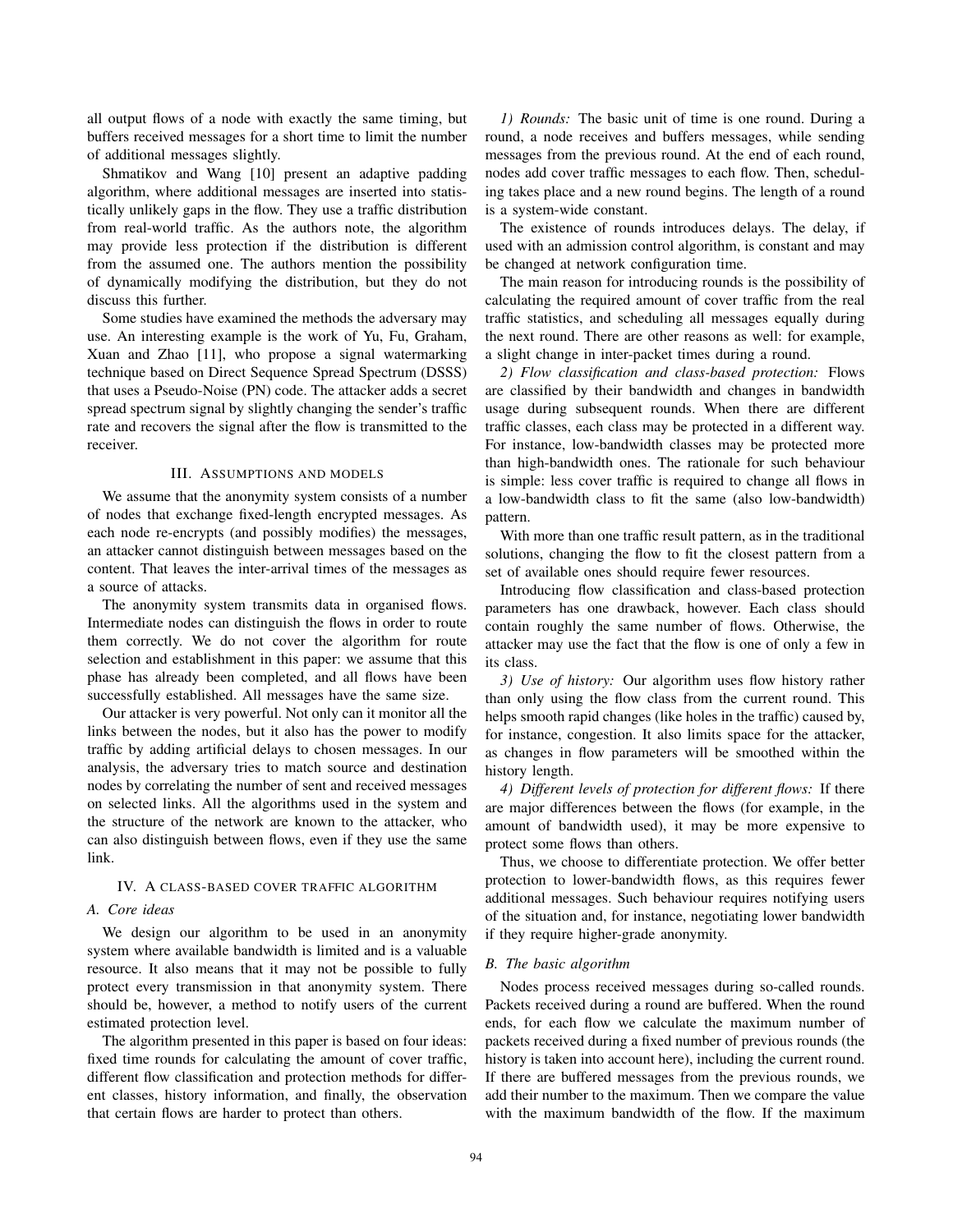bandwidth is greater than or equal to the number of messages, then we classify the flow using the second value. On the other hand, if the number of messages received is greater than the maximum bandwidth, we classify the flow as its maximum bandwidth and put the last messages above the maximum threshold into the buffer. If the buffer fills up during that process, then we drop the remaining messages.

Let *i* be the current round and *j* be the current flow.  $in[j][i]$ denotes the number of input messages for flow *j* during round  $i$  and  $out[j][i]$  denotes the number of output messages for flow *j* during the round *i*.  $B_{max}[j]$  is the maximum bandwidth for the flow *j*, and  $H_{len}$  is the history length.  $M[j]$  is a temporary variable that stores the maximum number of messages for flow *j* received during the last  $H_{len}$  rounds.  $class(N, j)$  is an algorithm that finds the class of the flow from the number of messages *N* for the flow *j*, and returns the total number of messages that should be sent during the next round.

The table  $in[j][-H_{len}].in[j][0]$  is initialised with  $B_{max}[j]$ to hide the characteristics at the beginning of the flow and to protect very short flows.

We can then decide how many cover messages to insert with the following pseudo-code (with the details of handling messages above the limit omitted for clarity's sake): ONROUNDEND(*i, j*)

$$
J = M^{[1]} \qquad \dots \qquad (i, 1)
$$

1 *M*[*j*] ← *max*(*in*[*j*][*i* − *H*<sub>len</sub>]*..in*[*j*][*i* − 1])<br>2 **if** *M*[*j*] <= *B*<sub>*max*</sub>[*j*]

if  $M[j] \leq B_{max}[j]$ 

- 3 **then**  $out[j][i] \leftarrow class(M[j], j)$ <br>4 **else**  $out[i][i] \leftarrow class(B_{max}[i])$
- $\textbf{else} \quad out[j][i] \leftarrow class(B_{max}[j], j)$

An example of the *class*() function is presented later in Section V.

# *C. Extensions*

Numerous extensions to the basic algorithm are possible. For instance, we may want to increase the length of the flow of more than *Hlen* rounds beyond what the basic algorithm does. Such an extension would let us hide the flow's end and possible short-term gaps. Additionally, the increase of length should not be easily predictable. For such cases, we propose an extension that alters the flow based on the rate at which the flow uses allowed and allocated bandwidth. Flows using less bandwidth have their flow length increased more.

In addition to the variables used in the basic version of the algorithm,  $fill\_class(f, j)$  is a function that uses the flow parameters and the ratio of used bandwidth *f* for the flow *j* to return the base of the increase in flow length. The table  $fw[j]$  stores the base increase for the flow *j* and *flow wait*[*j*] stores the number of rounds that remain for the flow *j*. The calculation of the increase additionally uses the default increase  $D$ , which is a system constant.  $rand(X)$ returns a random integer value in the range of [0*, X*).

The following pseudo-code describes our algorithm (with the details of handling messages above the limit omitted for clarity's sake, as in the previous version): ONROUNDEND(*i, j*)

$$
\frac{1}{2} \frac{M[j] \leftarrow max(in[j][i - H_{len}].in[j][i - 1])}{S \leftarrow 0}
$$

$$
2 \quad S \leftarrow 0
$$

3 for 
$$
k \leftarrow (i - H_{len})
$$
 to  $(i - 1)$ \n4 do  $S \leftarrow S + in[j][k]$ \n5  $f \leftarrow (S * 100) / (H_{len} * M[j])$ \n6 if  $M[j] \leq B_{max}[j]$ \n7 then  $out[j][i] \leftarrow class(M[j])$ \n8 else  $out[j][i] \leftarrow class(B_{max}[j])$ \n9  $fw[j] \leftarrow fill\_class(f, j)$ 

ONCOVERGENERATION(*i, j*)

1 *c* ← *fw*[*j*] − *out*[*j*][*i*]<br>2 **if** *c* <= 0 if  $c \leq 0$ 

3 **then return**

4 if 
$$
out[j][i] == 0
$$

5 **then if**  $flow\_wait[j] > 0$ 

6 **then** 
$$
flow\_wait[j] \leftarrow flow\_wait[j] - 1
$$
  
7 **else**  $flow\_wait[j] = 0$ 

8 **else**  $flow\_wait[j] \leftarrow rand(fw[j]) + D/2 + 1$ <br>9  $out[i][i] \leftarrow out[i][i] + c$ 

 $out[j][i] \leftarrow out[j][i] + c$ 

An example of the *f ill class*() function is presented later in Section V.

## *D. Discussion*

The idea of rounds is similar to the mix time-out from timed mixes [12], but the details and purpose are different. During a round, messages between two nodes are transmitted in the same order in which they were received, while mixes may change that order. The purpose of introducing rounds is to add the option of adding cover traffic messages at equal intervals between the data messages. This would not be possible without knowing the number of messages received during the round. We introduce rounds as a feature that enables protection, not as a protection mechanism itself.

Uniform distribution of packets during rounds and scheduling is an essential part of the proposed solution. It destroys the low-level packet inter-arrival time distribution, but should not introduce additional artifacts. It is also important to take into account that observers will not be synchronised with the round clock, so they may get different counts of packets during rounds. When doing tests, we had an implementation that did not use the uniform distribution and simply scheduled cover messages at the beginning of the round. Especially for longer flows, it generated artefacts that were sufficient for the attacker to find a good correlation.

The mechanism of history and flow classification based on the maximum value in the history window limits the number of events of bandwidth change, as the attacker may use such events to correlate flows. The same mechanism allows fast recovery of high use of bandwidth.

It should be noted that the algorithm is designed to limit the number of cover traffic messages in common situations. In the worst case, if the attacker sends *Bmax* during one round every *Hlen* messages, the algorithm will work just as the full cover traffic. This situation may be detected however, using only limited additional resources, as the history is available for each node.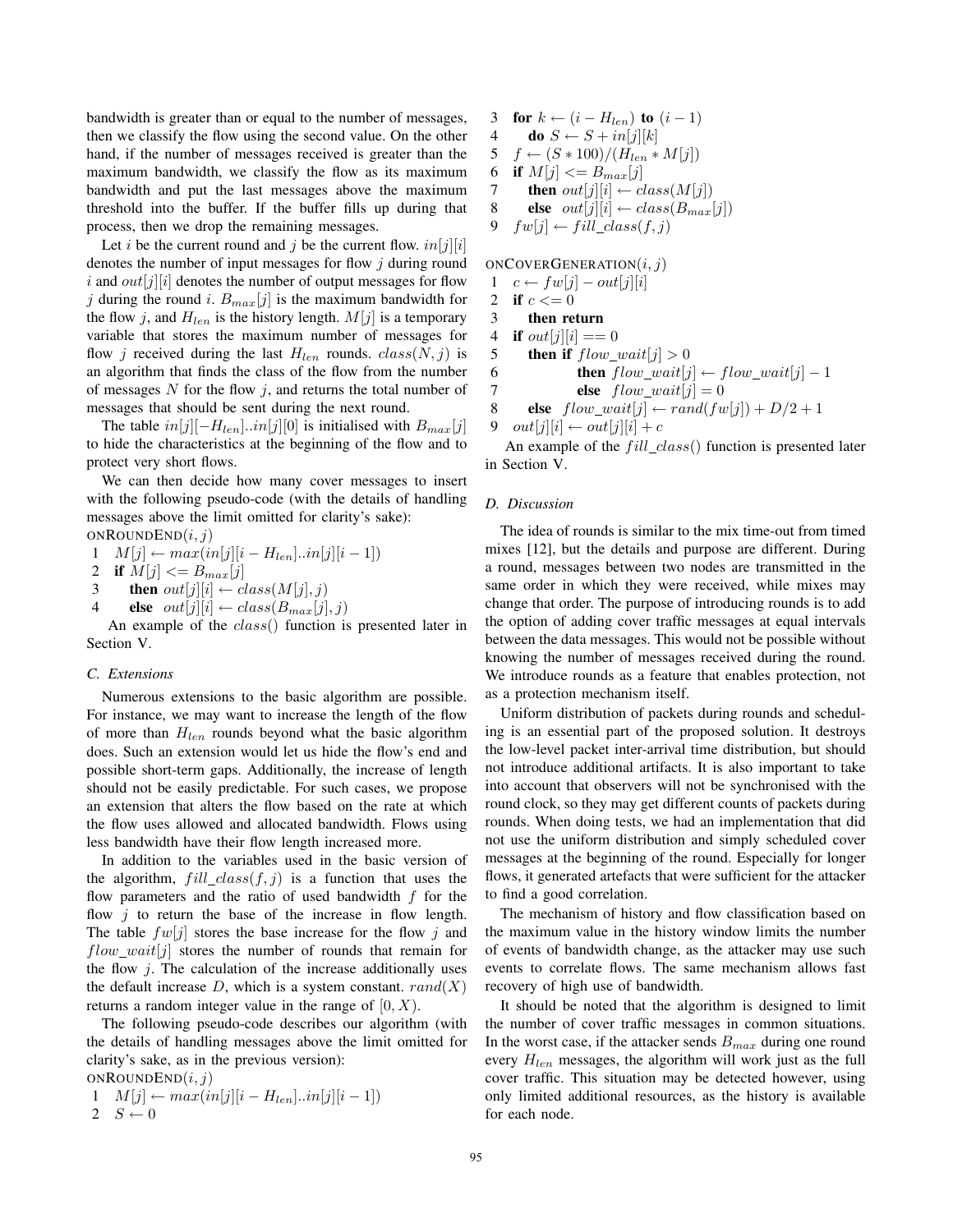The algorithm does not hide the connection start. The cover traffic mechanism does not seem to be the right place for that protection as one of our requirements is low delay. Another mechanism should be used to prevent the attacker from using the timings of flow starts. It may be performed for instance by predicting user activity and starting a new connection earlier.

In the above pseudo-code, we assume that the number of messages received during a round does not exceed the maximum bandwidth. We made this simplification in order to keep the description and pseudo-code clear. In real implementation, it would be easy to add buffering of additional messages. However, the implementation details will depend on the transport protocol used, as it determines whether messages may (or should be) dropped and whether flow control algorithms should be used (and if so, which ones).

#### V. EVALUATION

We implemented the proposed algorithm and compared it with other algorithms from the literature in terms of increased protection and cost (the amount of additional traffic).

# *A. Implementation and test configuration*

For evaluation, we have implemented and tested our cover traffic algorithms using the ns-2 simulator [13]. We have compared our algorithm with a situation without any cover traffic, with the algorithm of Zhu et al. and with the algorithm of Shmatikov and Wang. It should be noted that we had to modify the two last algorithms to work properly in our test configuration. We present the modifications later in this section.

*1) Simulated network configuration:* The network configuration consisted of 320 source nodes, 320 destination nodes and a single intermediate node. Each of the source nodes transmitted a single flow to one of the destination nodes. There were the following types of traffic:

- 64 constant rate flows at rates from 32 to 256 kbit/sec (class 1)
- 64 constant rate flows with random intervals between the packets, at rates from 32 to 256 kbit/sec (class 2)
- 64 flows using a Pareto distribution of delay between the packets, at rates from 32 to 256 kbit/sec (class 3)
- 64 flows using exponential distribution of delay between the packets, at rates from 32 to 256 kbit/sec (class 4)
- 16 flows with bursts, burst length and interval of 0.1, 0.2, 0.5 or 1.0 second at 256 kbit/sec (class 5)
- 16 flows with single burst of length of 10, 20, 30 or 40 per cent of the simulation time at 256 kbit/sec(class 6)
- 32 PN (pseudo-noise) sequences with bit length of 0.2, 0.5, 1.0 and 2.0 seconds like proposed in [11] at 256 kbit/sec (class 7)

For each of the five algorithms, the simulation times ranged from 5 to 300 seconds (5, 10, 20, 30, 40, 50, 75, 100, 150, 200, 250 and 300 seconds) and each simulation was repeated 11 times. All packets had data fields of 512 bytes.

Each flow was bi-directional. One of the directions transmitted data, while the other remained silent. If the cover traffic

algorithm transmits data on all open flows (which is true for our algorithm and for the algorithm of Zhu et al.), cover traffic was also generated on the silent ones and included in the further cost calculations. The silent flows were not, however, directly taken into account when calculating protection ratio.

Classes 1 to 4 represent different distributions of traffic, while classes 5 to 7 show different methods of possible attacks, where the attacker modifies the traffic to form a known pattern. We use different distributions of traffic, because there is not enough data on the flow characteristic of deployed anonymity systems. Additionally, we assume that different protection of different traffic classes and possible traffic shaping (which we suggest) may change user behaviour patterns, so also the traffic distribution. Flows that differ from the others may be also introduced by the attacker.

*2) Our algorithm:* While testing our algorithm, we used two sets of parameters, each with a round time equal to 0.1 sec.

The first one, 'Classes,  $D = 5$ ' used used four classes for the  $class()$  function with  $H_{len} = 16$  (in rounds, that equals 1.6 seconds),  $B_{max}[i]=7$  for each *i* (7 packets/sec, approx 280 kbit/sec) and four classes for the *f ill class*() function with  $D = 5$  rounds (equalling 0.5 seconds).

The *class*() and *f ill class*() functions used in the simulations may be presented with the following pseudo-code:  $CLASS(N, i)$ 

- 1 **if**  $N/B_{max}[j] > 0.75$ 2 **then return**  $B_{max}[j]$
- 3 **if**  $N/B_{max}[j] > 0.5$
- 
- 4 **then return**  $3 * B_{max}[j]/4$ <br>5 **if**  $N/B_{max}[j] > 0.25$ **if**  $N/B_{max}[j] > 0.25$
- 6 **then return**  $B_{max}[j]/2$
- 7 **return**  $B_{max}[i]/4$

 $FILL\_CLASS(f, j)$ 

- 1 **if**  $f > 0.75$ 2 **then return**  $D * 2 + 1$ <br>3 **if**  $f > 0.5$ **if**  $f > 0.5$ 4 **then return**  $D + 1$ 5 **if**  $f > 0.25$ 6 **then return**  $D/2+1$
- 7 **return** *D/*4+1

Finally, the second variant, 'Classes, always cover' used the same four classes and parameters for the *class*() and *f ill class*() functions as the previous one. However, the *onCoverGeneration*() function is changed. If the number of received messages is lower than the current increase base  $fw[j]$  for the flow *j*, it sends cover messages up to  $fw[j]$ . This can be presented with the following pseudo-code: ONCOVERGENERATION(*i, j*)

- 1 *c* ← *fw*[*j*] − *out*[*j*][*i*]<br>2 **if** *c* <= 0
- if  $c \leq 0$
- 3 **then return**
- 
- 4  $out[j][i] = fw[j]$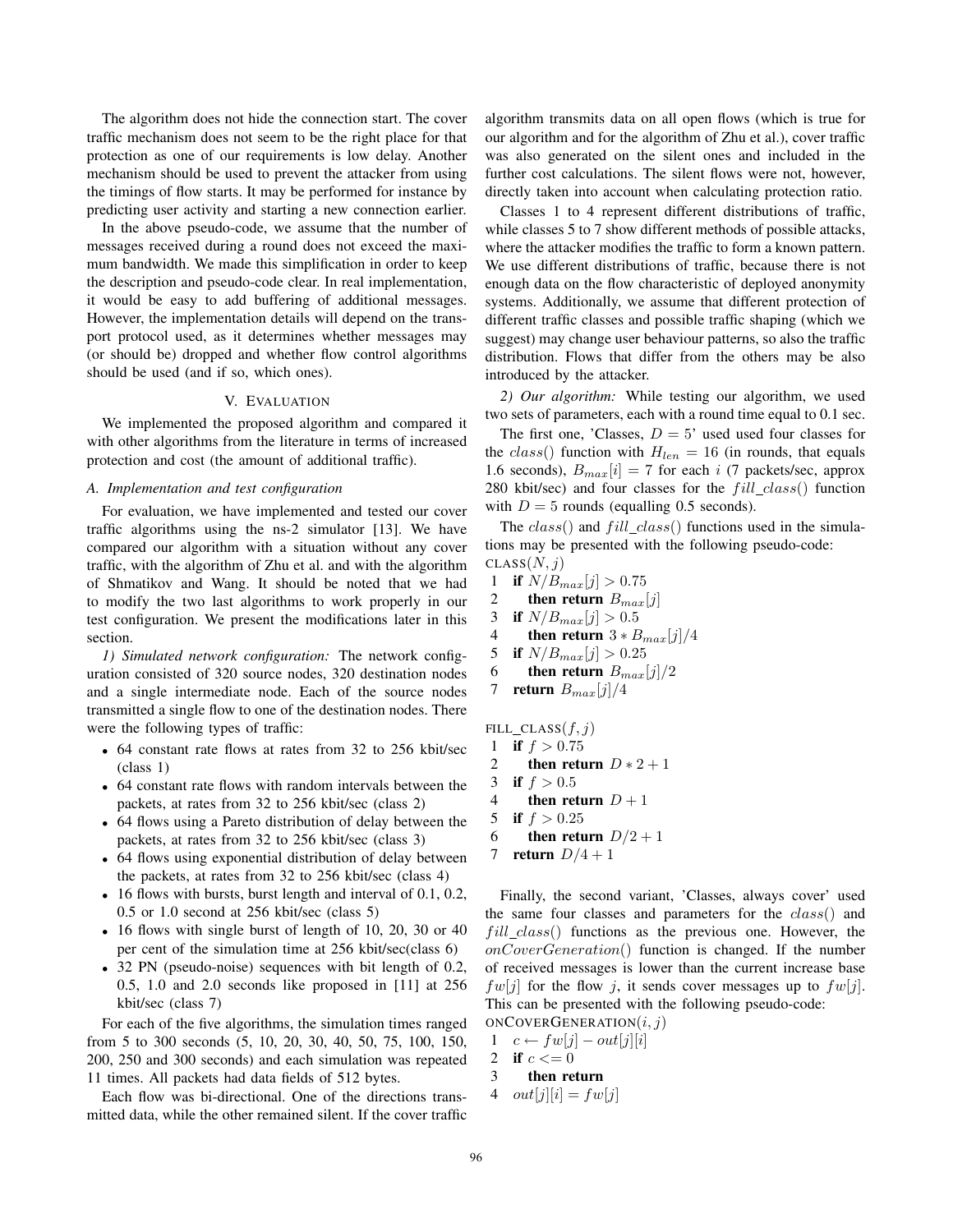*3) The algorithm of Zhu et al.:* Zhu et al. [9] define the algorithm only for two sources and two destinations. We have extended it for more nodes so as to generate cover messages for all connections at the same time if they do not have any messages in the queue. If there is a message, it is sent. The authors suggested an extension by sending only on a limited number of connections, but did not provide an algorithm. We consider the choice a complicated problem, so we leave the algorithm in its base form.

*4) The algorithm of Shmatikov and Wang:* The algorithm of Shmatikov and Wang [10] uses a traffic distribution with an average rate much higher than that in our simulation. Because of that, we have scaled the distribution so as to multiply each delay by ten. That yields an acceptable average inter-packet delay.

*5) Result processing:* During the result analysis phase, we tried to correlate input and output flows. We calculated crosscorrelations between the number of packets in each 0.1-second interval between the input and output links from each single simulation. We used the following equation:

$$
r(d) = \frac{\sum_{i} [(x_i - mx) * (y_{i-d} - my)]}{\sqrt{\sum_{i} (x_i - mx)^2} \sqrt{\sum_{i} (y_{i-d} - my)^2}},
$$
(1)

where *d* is delay, *r* is cross–correlation,  $x_i$  and  $y_i$  are the signals,  $i = 0, 1, \ldots N - 1$ . *mx* and *my* are the mean values of the *x* and *y* signals, respectively.

Using the maximum  $r(d)$  from each input-output pair, we calculated the best match for each input. Then we checked whether the best match was correct. We later refer to the ratio of correct matches as the detection rate.

#### *B. Results*

Figure 1(a) shows the rate of incorrect matches (source and destination not matched) for different algorithms as a function of flow length. The curve has a very similar shape for most of the algorithms: the detection rate is low for the shortest flow, then increases rapidly until the flow length reaches approximately 40 seconds. Then the rate still increases, but at a slower pace.

Unsurprisingly, the algorithm of Zhu et al. [9] gives the best protection, as it transforms each of the input flows into the same output. Full cover traffic with rounds yields similar results.

Of the other algorithms, the ones proposed in this paper provide decent protection, above 70 per cent or above 40 per cent depending on the parameters, for the longest flows. It should be noted, however, that there is a strong dependency on the simulation time. The shorter the simulation, the better protection is gained.

Surprisingly, the algorithm of Shmatikov and Wang did only a little better than the case with no protection at all. On investigation, we found out that it inherits too many of the original characteristics if the traffic distribution is not very similar to the assumed one.



Fig. 1. Protection given by each of the simulated algorithms depending on the flow type.

*1) Passive and active attacks:* Figures 1(b), 1(c), 1(d) show the average protection rates for different traffic classes. The algorithm that transforms all flows to the same form shows similar results independently of the flow type.

The other algorithms clearly work better against passive attackers as shown in Fig. 1(b). The protection against active attackers is lower as shown in Fig.  $1(c)$  and  $1(d)$ . It should be noted that the protection given by the algorithm of Shmatikov and Wang is very low under active attacks. Our algorithm provides significant protection for short observation lengths, up to approximately 50 sec (500 rounds).

*2) Protection cost:* Detection ratio is an important factor when evaluating cover traffic algorithms, but it does not include all of the important aspects. The most important of the remaining ones is probably the cost of the algorithm, defined as the number of cover messages it must send.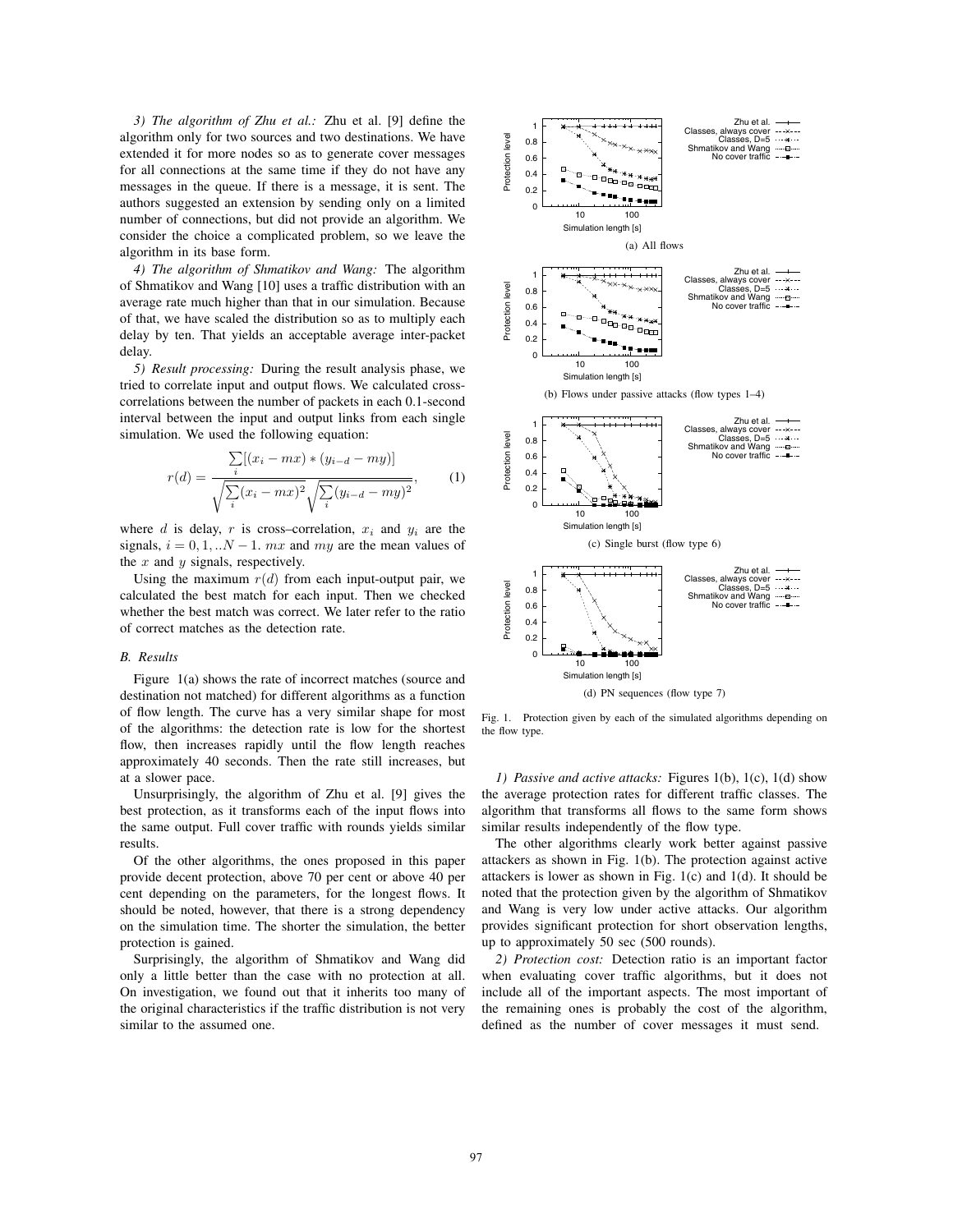

Fig. 2. Cost per each undetected flow for each of the simulated algorithms.

TABLE I COVER TRAFFIC RATIO FOR DIFFERENT SIMULATION LENGTHS.

| Algorithm               | Cover traffic ratio |        |           |           |
|-------------------------|---------------------|--------|-----------|-----------|
|                         | $T=5$               | $T=20$ | $T = 100$ | $T = 300$ |
| Classes, $D = 5$ rounds | 0.42                | 0.37   | 0.37      | 0.36      |
| Classes, always cover   | 0.49                | 0.45   | 0.44      | 0.44      |
| Shmatikov and Wang      | 0.45                | 0.45   | 0.45      | 0.45      |
| Zhu et al.              | 0.60                | 0.60   | 0.60      | 0.60      |

Table I shows the cover traffic ratio for different simulation lengths. The higher cover ratio of our algorithm on short flows is caused by the initialisation of  $in[j][i]$  to  $B_{max}[j]$ (see IV-B). Other than that, values do not change significantly with simulation time. We can see that our algorithms provide significant reduction compared with Zhu and small reduction compared with Shmatikov and Wang.

An ideal algorithm would have few cover messages and a low detection ratio (high protection). We have not found a comparison metric that incorporates both these aspects. Because of this, we propose a new metric, which we present below.

Using the same input traffic, we may compare different algorithms using the number of cover messages generated during a fixed interval *T*, divided by the number of successfully protected flows *Nprotected*, where we define *Nprotected* as the number of flows not correlated by the attacker under certain attack scenerio. This can be presented as:

$$
cost = \frac{\sum_{t=0}^{T_{total}-T} cover\_between(t, t+T)}{N_{protected} * T}.
$$
 (2)

Figure 2 shows the cost, as defined in (2),  $cost_{T=1sec}$ . It is worth noting that there are algorithms that scale well and those where the cost increases significantly when the simulation becomes longer.

Our algorithm has the lowest cost, but the set of parameters changes. For short flows, a small *D* is enough, but the cost of the algorithm with  $D = 5$  increases, and even becomes higher than the cost of the algorithm of Zhu et al., for flows slightly longer than 100 seconds. For flows longer than 20 seconds, the second version of our algorithm has the lowest cost per undetected flow and has significantly lower cost than the algorithm of Zhu et al.

Shmatikov and Wang's algorithm in our simulations has a cost even higher than the algorithm of Zhu et al., and this cost increases quickly.

## *C. Discussion*

We have shown that our algorithm protects well against passive attacks, but less well against active attacks, especially long-lasting ones. However, our method leaves room for active attack detection. This can be done if the nodes transmit flow statistics to the initiator. These statistics would include the number of data and cover messages in each round. Based on those data, it should be possible to detect suspicious traffic patterns. That would include a situation when attackers have control over the first link and introduce delays.

The algorithm should be used by all intermediate nodes in the anonymity system. Then the traffic will be at least partially protected if the attackers introduce delay on certain links or have control over one of the intermediate nodes and those nodes fail to follow the prescribed cover traffic scheme.

We do not assume a specific transport protocol used in the anonymity system, and we do not address behaviour on losses. However, the protocol is optimised for datagrambased transport, with retransmissions handled (if necessary) at the higher (application) level. This is because we introduce strict restrictions on the flow. If used with a connection-based protocol (like TCP), the algorithm requires an implementation of flow control on the whole path.

Another parameter worth mentioning is the number of traffic classes. The number and behaviour of classes should be set based on the traffic in the specific anonymity system. Different extensions are possible here, keeping in mind that the more classes there are, the fewer flows there are in a single class, and the anonymity set becomes smaller. This requires planning, which may be done at the negotiation phase. Some balancing between classes may be desirable.

Our algorithm introduces latency. However, the latency is predictable. Additionally, we suggest the round time of 100 ms, what gives the total latency of 200 ms per hop. If that is too high, the round time may be shortened to 50 ms (100 ms per hop), or even further. We believe that such delay is acceptable, especially when the existing anonymity systems are reported to introduce latency measured in seconds [14]. Additional optimisations are possible, like processing the messages (especially encrypting/decrypting) during the latency period.

#### VI. CONCLUSIONS AND FUTURE WORK

We have shown that good protection against passive and short active attacks is possible with lower cost than in previous algorithms. Our class of algorithms addresses the basic conflict between protection and performance in the design of anonymity systems.

We are currently implementing an anonymity system that uses our algorithm and uses information from the cover traffic